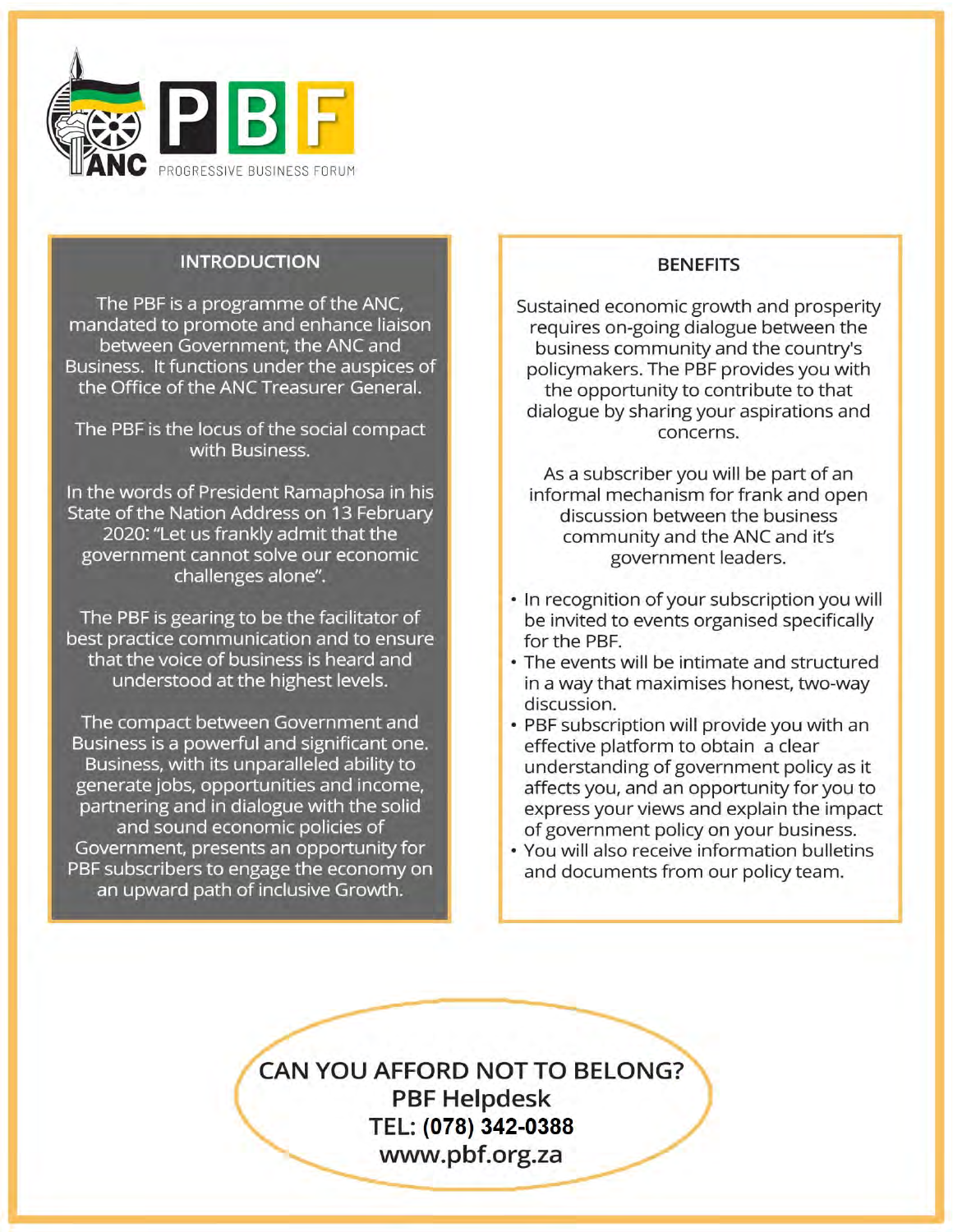

#### **APPLICATION FORM**

#### **HEAD OFFICE**

### **REGISTER YOUR COMPANY IN PBF NETWORK**

- **One form to fill out per Holding Company**
- **One extra form for each of your subsidiaries and sister companies** that are entitled to join as well (exclusive to Honorary and Diamond Subscribers).
- **Your company "Main contact"** is the person in charge of updating your company profile on our web directory. This PBF Main contact can be your marketing manager/CEO/etc.

#### **THE COMPANY**

| *Company Name:        |  |
|-----------------------|--|
|                       |  |
| *Company Address:     |  |
|                       |  |
| *Registration Number: |  |

#### **\*PBF MAIN CONTACT**

| Full Name:          | Position: |  |
|---------------------|-----------|--|
| Phone Number(s):    | E-mail:   |  |
|                     |           |  |
| <b>SOCIAL MEDIA</b> |           |  |

| Company LinkedIn: | Instagram: |  |
|-------------------|------------|--|
| Twitter:          | Facebook:  |  |
| CEO LinkedIn:     |            |  |

#### **NETWORK WITH US**

The PBF Provides you the option to provide **two different contact types:** 

**WEB DIRECTORY SUBSCRIBERS CONTACTS:** the contacts will be published on our web directory. Only PBF subscribers will have access to their contact details.

**PBF DATABASE CONTACTS:** the contacts will be used exclusively by the PBF to communicate with the organisation on a regular basis for information and events.

Each contact you provide will receive a password that allows him/her to access its contact details. In accordance with the POPI Act and GDPR, each contact will, therefore, be able to view, amend or delete his/her details. All data stored by the PBF is in the care of the general manager.

> **For more information, please feel free to contact us:**  E-Mail: [helpdesk@pbf.org.za](mailto:helpdesk@pbf.org.za) / Tel: (078) 342-0388 / htt[ps://pbf.org.za](https://pbf.org.za/)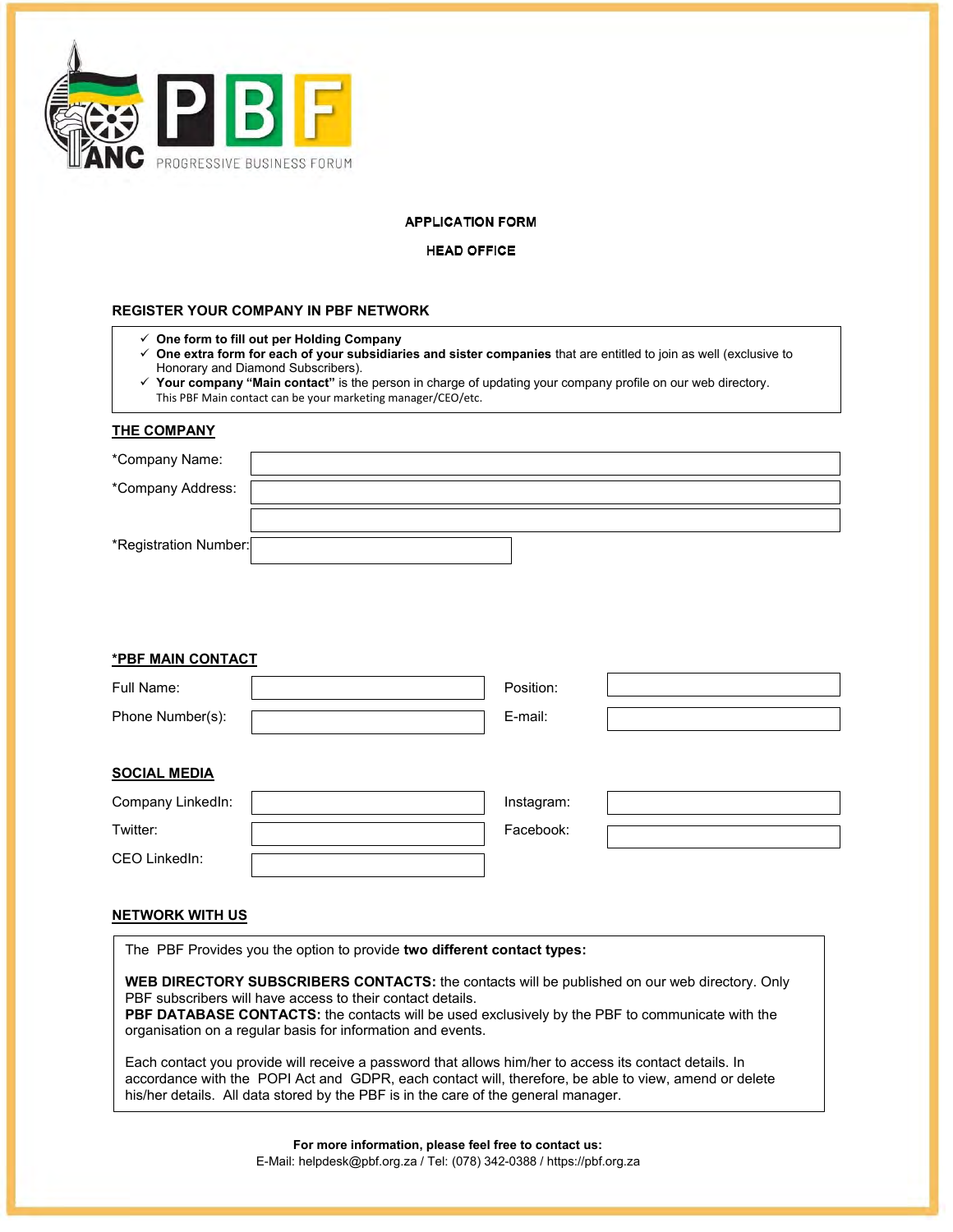

## **PBF WEB DIRECTORY SUBSCRIBER CONTACTS**

We would like the PBF MAIN CONTACT to be the SUBSCRIBER CONTACT.

## SUBSCRIBER CONTACT #1

| Full name:                   | Position:        |
|------------------------------|------------------|
| Phone number(s):             | E-Mail:          |
|                              |                  |
| <b>SUBSCRIBER CONTACT #2</b> |                  |
| Full name:                   | Position:        |
| Phone number(s):             | E-Mail:          |
|                              |                  |
| PBF DATABASE CONTACTS        |                  |
|                              |                  |
| Title:                       | E-mail:          |
| Full name:                   | Phone number(s): |
|                              |                  |
|                              |                  |
| Title:                       | E-mail:          |
| Full name:                   | Phone number(s): |
|                              |                  |
|                              |                  |
| Title:                       | E-mail:          |
| Full name:                   | Phone number(s): |